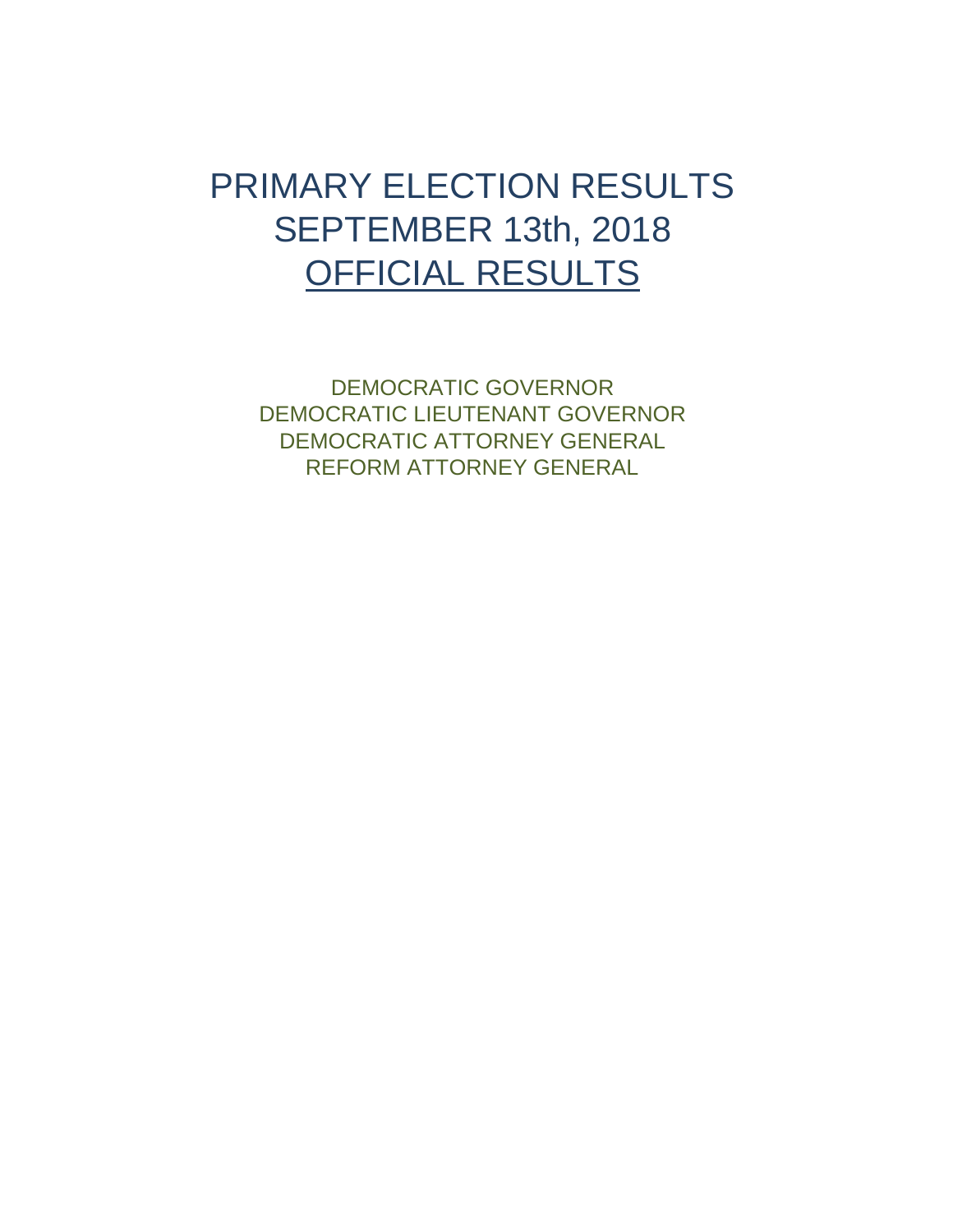## <span id="page-1-0"></span>**GOVERNOR - DEMOCRATIC [BACK TO SWITCHBOARD](#page-0-0)**

| <b>TOWN NAME</b>       | <b>ED</b>               | <b>WHOLE</b><br><b>NUMBER OF</b><br><b>VOTES</b><br><b>CAST</b> | Cynthia E. Nixon | DEMOCRATIC | Andrew M. Cuomo | DEMOCRATIC |             |          |          |          |          |          |             |             | <b>BLANKS</b>  |
|------------------------|-------------------------|-----------------------------------------------------------------|------------------|------------|-----------------|------------|-------------|----------|----------|----------|----------|----------|-------------|-------------|----------------|
| <b>CHESTERFIELD</b>    | 1                       | 29                                                              | 15               |            | 13              |            |             |          |          |          |          |          |             |             | 1              |
| <b>CHESTERFIELD</b>    | $\overline{\mathbf{2}}$ | 55                                                              | 25               |            | 29              |            |             |          |          |          |          |          |             |             | 1              |
| <b>CHESTERFIELD</b>    | 4                       | 18                                                              | $\overline{7}$   |            | 10              |            |             |          |          |          |          |          |             |             | 1              |
| <b>CROWN POINT</b>     | 1                       | 16                                                              | 6                |            | 10              |            |             |          |          |          |          |          |             |             | $\mathbf{0}$   |
| <b>CROWN POINT</b>     | $\overline{\mathbf{2}}$ | 12                                                              | $\pmb{8}$        |            | 4               |            |             |          |          |          |          |          |             |             | $\overline{0}$ |
| <b>CROWN POINT</b>     | 3                       | 14                                                              | 10               |            | 4               |            |             |          |          |          |          |          |             |             | $\mathbf{0}$   |
|                        |                         |                                                                 |                  |            |                 |            |             |          |          |          |          |          |             |             | 1              |
| <b>ELIZABETHTOWN</b>   | $\boldsymbol{0}$        | 64                                                              | 21               |            | 42              |            |             |          |          |          |          |          |             |             |                |
| <b>ESSEX</b>           | 1                       | 50                                                              | 19               |            | 31              |            |             |          |          |          |          |          |             |             | $\mathbf{0}$   |
| <b>ESSEX</b>           | $\overline{\mathbf{2}}$ | 32                                                              | 21               |            | 11              |            |             |          |          |          |          |          |             |             | $\mathbf{0}$   |
| <b>JAY</b>             | 1                       | 116                                                             | 46               |            | 69              |            |             |          |          |          |          |          |             |             | 1              |
| <b>JAY</b>             | $\overline{\mathbf{2}}$ | 31                                                              | $\overline{7}$   |            | 24              |            |             |          |          |          |          |          |             |             | $\mathbf{0}$   |
| <b>KEENE</b>           | 1                       | 103                                                             | 47               |            | 54              |            |             |          |          |          |          |          |             |             | $\overline{2}$ |
| <b>KEENE</b>           | $\overline{2}$          | 74                                                              | 37               |            | 36              |            |             |          |          |          |          |          |             |             | 1              |
| <b>LEWIS</b>           | $\bf{0}$                | 29                                                              | 15               |            | 12              |            |             |          |          |          |          |          |             |             | $\overline{2}$ |
| <b>MINERVA</b>         | $\boldsymbol{0}$        | 53                                                              | 23               |            | 30              |            |             |          |          |          |          |          |             |             | $\mathbf{0}$   |
| <b>MORIAH</b>          | 1                       | 23                                                              | 10               |            | 13              |            |             |          |          |          |          |          |             |             | $\mathbf 0$    |
| <b>MORIAH</b>          | $\overline{2}$          | 27                                                              | 12               |            | 15              |            |             |          |          |          |          |          |             |             | $\mathbf 0$    |
| <b>MORIAH</b>          | 3                       | 22                                                              | 6                |            | 16              |            |             |          |          |          |          |          |             |             | $\mathbf{0}$   |
| <b>MORIAH</b>          | 4                       | 15                                                              | 5                |            | 10              |            |             |          |          |          |          |          |             |             | $\mathbf{0}$   |
| <b>NEWCOMB</b>         | $\mathbf 0$             | 31                                                              | 8                |            | 23              |            |             |          |          |          |          |          |             |             | $\overline{0}$ |
| <b>NORTH ELBA</b>      | 1                       | 41                                                              | 12               |            | 29              |            |             |          |          |          |          |          |             |             | $\overline{0}$ |
| <b>NORTH ELBA</b>      | $\overline{2}$          | 98                                                              | 29               |            | 67              |            |             |          |          |          |          |          |             |             | $\overline{2}$ |
| <b>NORTH ELBA</b>      | 3                       | 30                                                              | 14               |            | 16              |            |             |          |          |          |          |          |             |             | 0              |
| <b>NORTH ELBA</b>      | 4                       | 39                                                              | $6\phantom{a}$   |            | 33              |            |             |          |          |          |          |          |             |             | $\mathbf{0}$   |
| <b>NORTH ELBA</b>      | 5                       | 55                                                              | 21               |            | 34              |            |             |          |          |          |          |          |             |             | $\mathbf{0}$   |
| <b>NORTH ELBA</b>      | $6\phantom{a}$          | 75                                                              | 32               |            | 43              |            |             |          |          |          |          |          |             |             | $\mathbf{0}$   |
| <b>NORTH ELBA</b>      | $\overline{7}$          | 43                                                              | 15               |            | 27              |            |             |          |          |          |          |          |             |             | 1              |
| <b>NORTH HUDSON</b>    | $\mathbf 0$             | 9                                                               | $\overline{2}$   |            | $\overline{7}$  |            |             |          |          |          |          |          |             |             | $\mathbf{0}$   |
| <b>SCHROON</b>         | 1                       | 27                                                              | 11               |            | 15              |            |             |          |          |          |          |          |             |             | $\mathbf{1}$   |
| <b>SCHROON</b>         | $\overline{\mathbf{2}}$ | 42                                                              | 20               |            | 22              |            |             |          |          |          |          |          |             |             | $\mathbf{0}$   |
| <b>ST. ARMAND</b>      | $\pmb{0}$               | 81                                                              | 29               |            | 50              |            |             |          |          |          |          |          |             |             | $\overline{2}$ |
| <b>TICONDEROGA</b>     | 1                       | 25                                                              | 10               |            | 14              |            |             |          |          |          |          |          |             |             | 1              |
| <b>TICONDEROGA</b>     | $\overline{\mathbf{2}}$ | 30                                                              | $\overline{7}$   |            | 22              |            |             |          |          |          |          |          |             |             | $\mathbf{1}$   |
| <b>TICONDEROGA</b>     | $\overline{\mathbf{3}}$ | 21                                                              | 4                |            | 15              |            |             |          |          |          |          |          |             |             | $\overline{2}$ |
| <b>TICONDEROGA</b>     | 4                       | 19                                                              | 5                |            | 14              |            |             |          |          |          |          |          |             |             | $\mathbf{0}$   |
| <b>TICONDEROGA</b>     | 5                       | 10                                                              | 3                |            | 6               |            |             |          |          |          |          |          |             |             | 1              |
| <b>TICONDEROGA</b>     | $6\phantom{a}$          | 19                                                              | $\overline{7}$   |            | 12              |            |             |          |          |          |          |          |             |             | $\mathbf{0}$   |
| <b>WESTPORT</b>        | 1                       | 21                                                              | $\overline{7}$   |            | 14              |            |             |          |          |          |          |          |             |             | $\overline{0}$ |
| <b>WESTPORT</b>        | $\overline{2}$          | 74                                                              | 36               |            | 37              |            |             |          |          |          |          |          |             |             | $\mathbf{1}$   |
| <b>WILLSBORO</b>       | 1                       | 40                                                              | 15               |            | 25              |            |             |          |          |          |          |          |             |             | $\mathbf{0}$   |
| <b>WILLSBORO</b>       | $\overline{2}$          | 27                                                              | 11               |            | 16              |            |             |          |          |          |          |          |             |             | $\mathbf{0}$   |
| <b>WILMINGTON</b>      | $\mathbf 0$             | 63                                                              | 28               |            | 35              |            |             |          |          |          |          |          |             |             | $\mathbf{0}$   |
| <b>COUNTY OF ESSEX</b> | <b>TOTALS</b>           | 1703                                                            | 672              |            | 1009            |            | $\mathbf 0$ | $\bf{0}$ | $\bf{0}$ | $\bf{0}$ | $\bf{0}$ | $\bf{0}$ | $\mathbf 0$ | $\mathbf 0$ | 22             |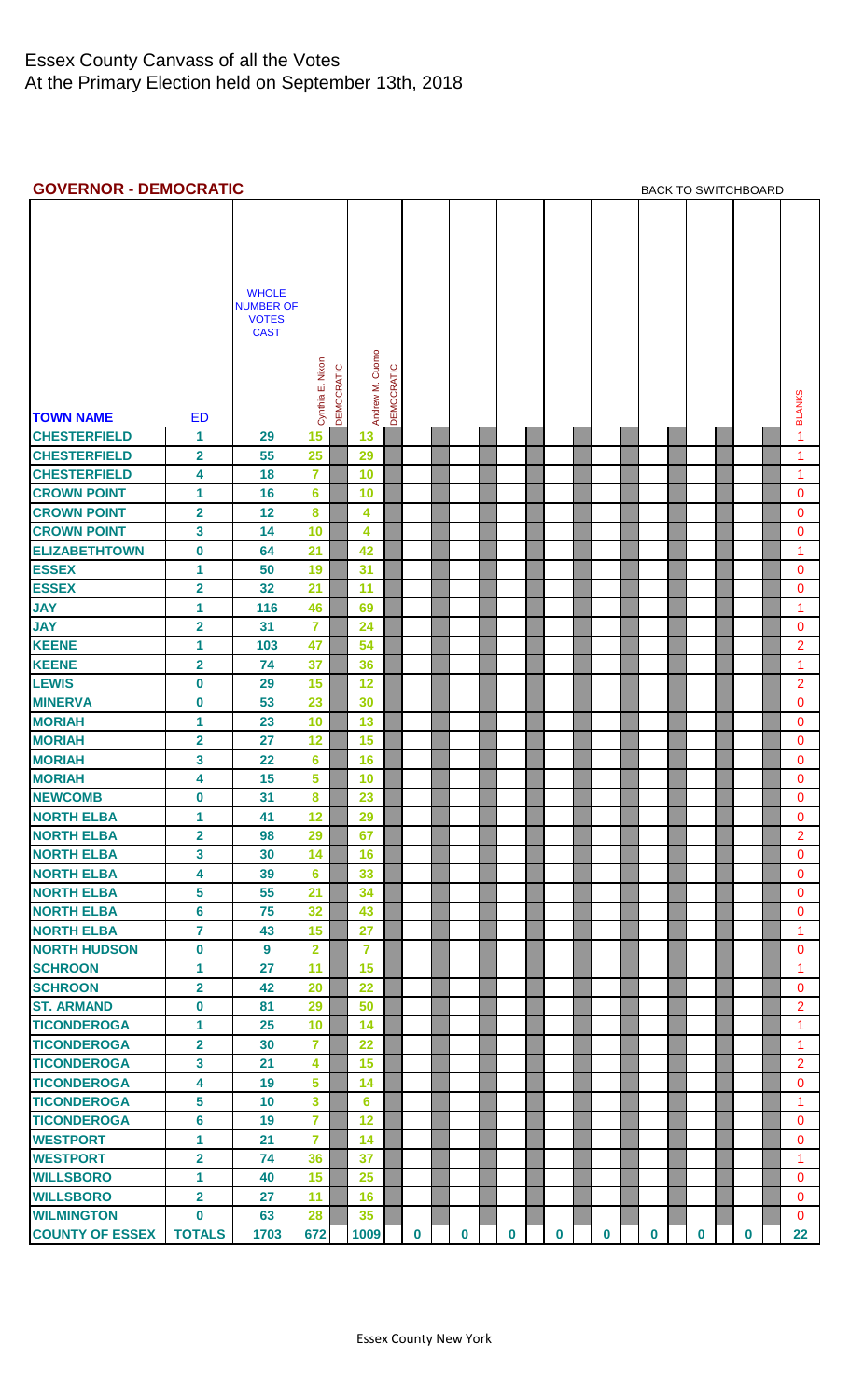## <span id="page-2-0"></span>**LIEUTENANT GOVERNOR - DEMOCRATIC [BACK TO SWITCHBOARD](#page-0-0)**

| <b>CILD I LIVAINT GOVERNOR - DEMOCRATIC</b> |                         |                                                                 |                  |            |                  |            |                   |          |          |          |             |             |          | DAUN TU SWITUNDUAND |          |                      |
|---------------------------------------------|-------------------------|-----------------------------------------------------------------|------------------|------------|------------------|------------|-------------------|----------|----------|----------|-------------|-------------|----------|---------------------|----------|----------------------|
|                                             |                         | <b>WHOLE</b><br><b>NUMBER OF</b><br><b>VOTES</b><br><b>CAST</b> |                  |            |                  |            |                   |          |          |          |             |             |          |                     |          |                      |
|                                             |                         |                                                                 |                  |            |                  |            |                   |          |          |          |             |             |          |                     |          |                      |
|                                             |                         |                                                                 |                  |            |                  |            |                   |          |          |          |             |             |          |                     |          |                      |
|                                             |                         |                                                                 |                  |            |                  |            |                   |          |          |          |             |             |          |                     |          |                      |
|                                             |                         |                                                                 | Kathy C. Hochul  | DEMOCRATIC | Jumaane Williams | DEMOCRATIC | Alice Paden Green | WRITE-IN |          |          |             |             |          |                     |          | <b>BLANKS</b>        |
| <b>TOWN NAME</b>                            | <b>ED</b>               |                                                                 |                  |            |                  |            |                   |          |          |          |             |             |          |                     |          |                      |
| <b>CHESTERFIELD</b>                         | 1                       | 29                                                              | 17               |            | 12 <sub>2</sub>  |            |                   |          |          |          |             |             |          |                     |          | $\mathbf 0$          |
| <b>CHESTERFIELD</b>                         | $\overline{\mathbf{2}}$ | 55                                                              | 32               |            | 20               |            |                   |          |          |          |             |             |          |                     |          | 3                    |
| <b>CHESTERFIELD</b>                         | 4                       | 18                                                              | 12               |            | 4                |            |                   |          |          |          |             |             |          |                     |          | $\overline{2}$       |
| <b>CROWN POINT</b>                          | 1                       | 16                                                              | 9                |            | $5\phantom{a}$   |            |                   |          |          |          |             |             |          |                     |          | $\overline{2}$       |
| <b>CROWN POINT</b>                          | $\overline{\mathbf{2}}$ | 12                                                              | $\overline{2}$   |            | 10               |            |                   |          |          |          |             |             |          |                     |          | $\mathbf{0}$         |
| <b>CROWN POINT</b>                          | 3                       | 14                                                              | $6\phantom{1}6$  |            | 8                |            |                   |          |          |          |             |             |          |                     |          | $\mathbf{0}$         |
| <b>ELIZABETHTOWN</b>                        | $\mathbf 0$             | 64                                                              | 35               |            | 23               |            |                   |          |          |          |             |             |          |                     |          | 6                    |
| <b>ESSEX</b>                                | 1                       | 50                                                              | 29               |            | 18               |            |                   |          |          |          |             |             |          |                     |          | 3                    |
| <b>ESSEX</b>                                | $\overline{\mathbf{2}}$ | 32                                                              | 10               |            | 20               |            |                   |          |          |          |             |             |          |                     |          | $\overline{2}$       |
| <b>JAY</b>                                  | 1                       | 116                                                             | 59               |            | 50               |            |                   |          |          |          |             |             |          |                     |          | $\overline{7}$       |
| <b>JAY</b>                                  | $\overline{\mathbf{2}}$ | 31                                                              | 16               |            | 10               |            |                   |          |          |          |             |             |          |                     |          | 5                    |
| <b>KEENE</b>                                | 1                       | 103                                                             | 48               |            | 50               |            |                   |          |          |          |             |             |          |                     |          | $5\phantom{.0}$      |
| <b>KEENE</b>                                | $\overline{\mathbf{2}}$ | 74                                                              | 24               |            | 41               |            |                   |          |          |          |             |             |          |                     |          | 9                    |
| <b>LEWIS</b>                                | 0                       | 29                                                              | $\boldsymbol{9}$ |            | 16               |            |                   |          |          |          |             |             |          |                     |          | $\overline{4}$       |
| <b>MINERVA</b>                              | $\bf{0}$                | 53                                                              | 28               |            | 18               |            |                   |          |          |          |             |             |          |                     |          | $\overline{7}$       |
| <b>MORIAH</b>                               | 1                       | 23                                                              | 15               |            | 8                |            |                   |          |          |          |             |             |          |                     |          | $\mathbf{0}$         |
| <b>MORIAH</b>                               | $\overline{\mathbf{2}}$ | 27                                                              | 19               |            | 8                |            |                   |          |          |          |             |             |          |                     |          | $\mathbf 0$          |
| <b>MORIAH</b>                               | 3                       | 22                                                              | 11               |            | 8                |            | 1                 |          |          |          |             |             |          |                     |          | $\overline{2}$       |
| <b>MORIAH</b>                               | 4                       | 15                                                              | 6                |            | 8                |            |                   |          |          |          |             |             |          |                     |          | $\mathbf{1}$         |
| <b>NEWCOMB</b>                              | $\mathbf 0$             | 31                                                              | 20               |            | 11               |            |                   |          |          |          |             |             |          |                     |          | $\mathbf{0}$         |
| <b>NORTH ELBA</b>                           | 1                       | 41                                                              | 18               |            | 20               |            |                   |          |          |          |             |             |          |                     |          | 3                    |
| <b>NORTH ELBA</b>                           | $\overline{2}$          | 98                                                              | 51               |            | 39               |            |                   |          |          |          |             |             |          |                     |          | 8                    |
| <b>NORTH ELBA</b>                           | 3                       | 30                                                              | 15               |            | 13               |            |                   |          |          |          |             |             |          |                     |          | $\overline{2}$       |
| <b>NORTH ELBA</b>                           | 4                       | 39                                                              | 20               |            | 15               |            |                   |          |          |          |             |             |          |                     |          | $\overline{4}$       |
| <b>NORTH ELBA</b>                           | 5                       | 55                                                              | 28               |            | 26               |            |                   |          |          |          |             |             |          |                     |          | 1                    |
| <b>NORTH ELBA</b>                           | 6                       | 75                                                              | 42               |            | 28               |            |                   |          |          |          |             |             |          |                     |          | 5                    |
| <b>NORTH ELBA</b>                           | $\overline{7}$          | 43                                                              | 22               |            | 17               |            |                   |          |          |          |             |             |          |                     |          | $\overline{4}$       |
| <b>NORTH HUDSON</b>                         | 0                       | 9                                                               | $\overline{7}$   |            | 1                |            |                   |          |          |          |             |             |          |                     |          | 1                    |
| <b>SCHROON</b>                              | 1                       | 27                                                              | 11               |            | 11               |            |                   |          |          |          |             |             |          |                     |          | 5                    |
| <b>SCHROON</b>                              | $\overline{\mathbf{2}}$ | 42                                                              | 19               |            | 18               |            |                   |          |          |          |             |             |          |                     |          | $\overline{5}$       |
| <b>ST. ARMAND</b>                           | $\bf{0}$                | 81                                                              | 40               |            | 36               |            |                   |          |          |          |             |             |          |                     |          | 5                    |
| <b>TICONDEROGA</b>                          | 1                       | 25                                                              | 12               |            | 9                |            |                   |          |          |          |             |             |          |                     |          | $\overline{4}$       |
| <b>TICONDEROGA</b>                          | $\overline{\mathbf{2}}$ | 30                                                              | 13               |            | 13               |            |                   |          |          |          |             |             |          |                     |          | 4                    |
| <b>TICONDEROGA</b>                          | 3                       | 21                                                              | 13               |            | 5                |            |                   |          |          |          |             |             |          |                     |          | 3                    |
| <b>TICONDEROGA</b>                          | 4                       | 19                                                              | 14               |            | 4                |            |                   |          |          |          |             |             |          |                     |          | $\mathbf{1}$         |
| <b>TICONDEROGA</b>                          | 5                       | 10                                                              | 9                |            | $\bf{0}$         |            |                   |          |          |          |             |             |          |                     |          | 1                    |
| <b>TICONDEROGA</b>                          | 6                       | 19                                                              | 15               |            | 3                |            |                   |          |          |          |             |             |          |                     |          | $\mathbf{1}$         |
| <b>WESTPORT</b>                             | 1                       | 21                                                              | 11               |            | $\overline{9}$   |            |                   |          |          |          |             |             |          |                     |          | $\blacktriangleleft$ |
| <b>WESTPORT</b>                             | $\overline{\mathbf{2}}$ | 74                                                              | 29               |            | 38               |            |                   |          |          |          |             |             |          |                     |          | $\overline{7}$       |
| <b>WILLSBORO</b>                            | 1                       | 40                                                              | 25               |            | 12               |            |                   |          |          |          |             |             |          |                     |          | 3                    |
| <b>WILLSBORO</b>                            | $\overline{\mathbf{2}}$ | 27                                                              | 16               |            | $5\phantom{1}$   |            |                   |          |          |          |             |             |          |                     |          | $6\phantom{1}$       |
| <b>WILMINGTON</b>                           | $\mathbf 0$             | 63                                                              | 33               |            | 26               |            |                   |          |          |          |             |             |          |                     |          | $\overline{4}$       |
| <b>COUNTY OF ESSEX</b>                      | <b>TOTALS</b>           | 1703                                                            | 870              |            | 696              |            | 1                 |          | $\bf{0}$ | $\bf{0}$ | $\mathbf 0$ | $\mathbf 0$ | $\bf{0}$ | $\bf{0}$            | $\bf{0}$ | 136                  |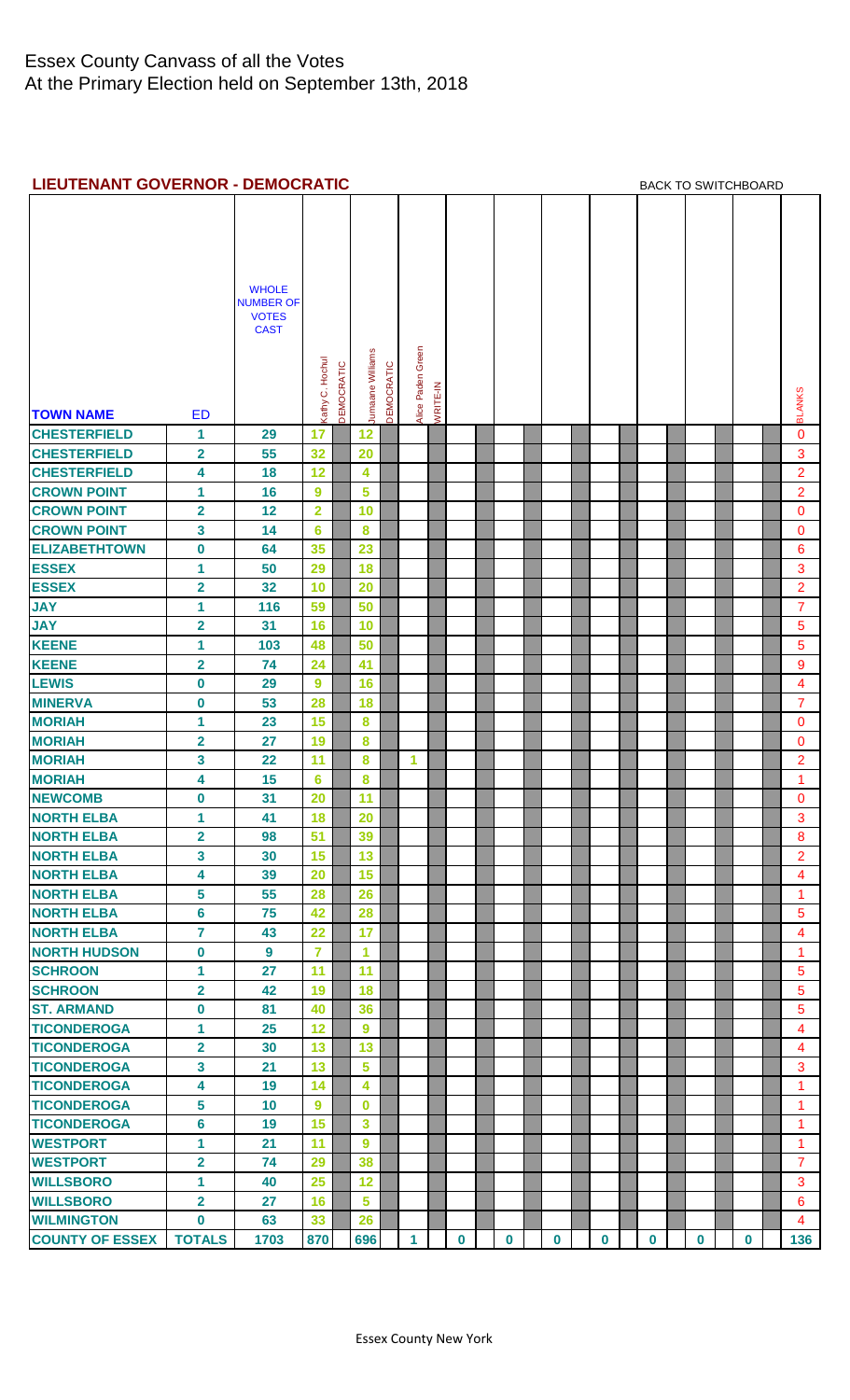<span id="page-3-0"></span>

| <b>ATTORNEY GENERAL - DEMOCRATIC</b> |                         |                                                                 |                      |            |                         |            |                 |            |                 |            |             |  |             | <b>BACK TO SWITCHBOARD</b> |  |             |  |             |  |          |  |                |
|--------------------------------------|-------------------------|-----------------------------------------------------------------|----------------------|------------|-------------------------|------------|-----------------|------------|-----------------|------------|-------------|--|-------------|----------------------------|--|-------------|--|-------------|--|----------|--|----------------|
| <b>TOWN NAME</b>                     | <b>ED</b>               | <b>WHOLE</b><br><b>NUMBER OF</b><br><b>VOTES</b><br><b>CAST</b> | Sean Patrick Maloney | DEMOCRATIC | Letitia A. James        | DEMOCRATIC | Eve<br>eecia R. | DEMOCRATIC | Zephyr Teachout | DEMOCRATIC |             |  |             |                            |  |             |  |             |  |          |  | <b>BLANKS</b>  |
| <b>CHESTERFIELD</b>                  | 1                       | 29                                                              | 8                    |            | 6                       |            | 1               |            | 13              |            |             |  |             |                            |  |             |  |             |  |          |  | 1              |
| <b>CHESTERFIELD</b>                  | $\overline{\mathbf{2}}$ | 55                                                              | 19                   |            | 9                       |            | 1               |            | 21              |            |             |  |             |                            |  |             |  |             |  |          |  | 5              |
| <b>CHESTERFIELD</b>                  | 4                       | 18                                                              | 5                    |            | 0                       |            | $\bf{0}$        |            | 12              |            |             |  |             |                            |  |             |  |             |  |          |  | $\mathbf{1}$   |
| <b>CROWN POINT</b>                   | 1                       | 16                                                              | 10                   |            | 1                       |            | $\bf{0}$        |            | 5               |            |             |  |             |                            |  |             |  |             |  |          |  | 0              |
| <b>CROWN POINT</b>                   | $\overline{\mathbf{2}}$ | 12                                                              | $\overline{2}$       |            | 1                       |            | 1               |            | 8               |            |             |  |             |                            |  |             |  |             |  |          |  | $\mathbf 0$    |
| <b>CROWN POINT</b>                   | 3                       | 14                                                              | 3                    |            | 3                       |            | $\bf{0}$        |            | 8               |            |             |  |             |                            |  |             |  |             |  |          |  | $\mathbf{0}$   |
| <b>ELIZABETHTOWN</b>                 | $\mathbf 0$             | 64                                                              | 12                   |            | 19                      |            | 3               |            | 29              |            |             |  |             |                            |  |             |  |             |  |          |  | 1              |
| <b>ESSEX</b>                         | 1                       | 50                                                              | $\overline{7}$       |            | 12                      |            | 1               |            | 25              |            |             |  |             |                            |  |             |  |             |  |          |  | 5              |
| <b>ESSEX</b>                         | 2                       | 32                                                              | 4                    |            | $\overline{2}$          |            | 1               |            | 24              |            |             |  |             |                            |  |             |  |             |  |          |  | 1              |
| <b>JAY</b>                           | 1                       | 116                                                             | 15                   |            | 32                      |            | $6\phantom{1}6$ |            | 59              |            |             |  |             |                            |  |             |  |             |  |          |  | 4              |
| <b>JAY</b>                           | $\overline{\mathbf{2}}$ | 31                                                              | 10                   |            | $6\phantom{1}6$         |            | 1               |            | 11              |            |             |  |             |                            |  |             |  |             |  |          |  | 3              |
| <b>KEENE</b>                         | 1                       | 103                                                             | 14                   |            | 18                      |            | 4               |            | 64              |            |             |  |             |                            |  |             |  |             |  |          |  | 3              |
| <b>KEENE</b>                         | $\overline{\mathbf{2}}$ | 74                                                              | 8                    |            | 11                      |            | 1               |            | 50              |            |             |  |             |                            |  |             |  |             |  |          |  | 4              |
| <b>LEWIS</b>                         | $\boldsymbol{0}$        | 29                                                              | $\overline{2}$       |            | 5                       |            | 1               |            | 17              |            |             |  |             |                            |  |             |  |             |  |          |  | 4              |
| <b>MINERVA</b>                       | 0                       | 53                                                              | 13                   |            | 8                       |            | $\bf{0}$        |            | 25              |            |             |  |             |                            |  |             |  |             |  |          |  | $\overline{7}$ |
| <b>MORIAH</b>                        | 1                       | 23                                                              | $\overline{7}$       |            | $\overline{7}$          |            | $\bf{0}$        |            | 8               |            |             |  |             |                            |  |             |  |             |  |          |  | $\mathbf{1}$   |
| <b>MORIAH</b>                        | $\overline{\mathbf{2}}$ | 27                                                              | 16                   |            | 3                       |            | 0               |            | 8               |            |             |  |             |                            |  |             |  |             |  |          |  | 0              |
| <b>MORIAH</b>                        | 3                       | 22                                                              | $\overline{7}$       |            | 5                       |            | $\overline{2}$  |            | 7               |            |             |  |             |                            |  |             |  |             |  |          |  | 1              |
| <b>MORIAH</b>                        | 4                       | 15                                                              | 3                    |            | $\overline{2}$          |            | 1               |            | 8               |            |             |  |             |                            |  |             |  |             |  |          |  | 1              |
| <b>NEWCOMB</b>                       | $\mathbf 0$             | 31                                                              | 8                    |            | $6\overline{6}$         |            | $\mathbf 0$     |            | 15              |            |             |  |             |                            |  |             |  |             |  |          |  | $\overline{2}$ |
| <b>NORTH ELBA</b>                    | 1                       | 41                                                              | $\overline{7}$       |            | 8                       |            | $\bf{0}$        |            | 24              |            |             |  |             |                            |  |             |  |             |  |          |  | $\overline{2}$ |
| <b>NORTH ELBA</b>                    | 2                       | 98                                                              | 15                   |            | 21                      |            | $\overline{7}$  |            | 46              |            |             |  |             |                            |  |             |  |             |  |          |  | 9              |
| <b>NORTH ELBA</b>                    | 3                       | 30                                                              | $\overline{7}$       |            | $\overline{7}$          |            | 1               |            | 15              |            |             |  |             |                            |  |             |  |             |  |          |  | $\mathbf{O}$   |
| <b>NORTH ELBA</b>                    | 4                       | 39                                                              | 9                    |            | 11                      |            | 3               |            | 14              |            |             |  |             |                            |  |             |  |             |  |          |  | $\overline{2}$ |
| <b>NORTH ELBA</b>                    | 5                       | 55                                                              | 5                    |            | $6\phantom{a}$          |            | $\overline{2}$  |            | 34              |            |             |  |             |                            |  |             |  |             |  |          |  | 8              |
| <b>NORTH ELBA</b>                    | 6                       | 75                                                              | $\overline{7}$       |            | 8                       |            | 5               |            | 47              |            |             |  |             |                            |  |             |  |             |  |          |  | 8              |
| <b>NORTH ELBA</b>                    | 7                       | 43                                                              | 8                    |            | 10                      |            | 3               |            | 19              |            |             |  |             |                            |  |             |  |             |  |          |  | 3              |
| <b>NORTH HUDSON</b>                  | $\mathbf 0$             | $\boldsymbol{9}$                                                | 5                    |            | 3                       |            | $\bf{0}$        |            | 1               |            |             |  |             |                            |  |             |  |             |  |          |  | $\mathbf{O}$   |
| <b>SCHROON</b>                       | 1                       | 27                                                              | $\overline{7}$       |            | 5                       |            | $\bf{0}$        |            | 14              |            |             |  |             |                            |  |             |  |             |  |          |  | 1              |
| <b>SCHROON</b>                       | $\overline{\mathbf{2}}$ | 42                                                              | 9                    |            | $\overline{7}$          |            | 0               |            | 26              |            |             |  |             |                            |  |             |  |             |  |          |  | $\mathbf{0}$   |
| <b>ST. ARMAND</b>                    | 0                       | 81                                                              | 14                   |            | 12                      |            | $\overline{2}$  |            | 51              |            |             |  |             |                            |  |             |  |             |  |          |  | $\overline{2}$ |
| <b>TICONDEROGA</b>                   | 1                       | 25                                                              | 8                    |            | 3                       |            | $\bf{0}$        |            | 11              |            |             |  |             |                            |  |             |  |             |  |          |  | 3              |
| <b>TICONDEROGA</b>                   | $\overline{\mathbf{2}}$ | 30                                                              | 9                    |            | 6                       |            | 3               |            | 10              |            |             |  |             |                            |  |             |  |             |  |          |  | $\overline{2}$ |
| <b>TICONDEROGA</b>                   | 3                       | 21                                                              | $\overline{7}$       |            | 3                       |            | $\bf{0}$        |            | 7               |            |             |  |             |                            |  |             |  |             |  |          |  | 4              |
| <b>TICONDEROGA</b>                   | 4                       | 19                                                              | 9                    |            | 3                       |            | $\bf{0}$        |            | $6\phantom{a}$  |            |             |  |             |                            |  |             |  |             |  |          |  | 1              |
| <b>TICONDEROGA</b>                   | 5                       | 10                                                              | 6                    |            | 1                       |            | $\bf{0}$        |            | $\overline{2}$  |            |             |  |             |                            |  |             |  |             |  |          |  | $\mathbf{1}$   |
| <b>TICONDEROGA</b>                   | 6                       | 19                                                              | 9                    |            | $\overline{\mathbf{2}}$ |            | 1               |            | 6               |            |             |  |             |                            |  |             |  |             |  |          |  | 1              |
| <b>WESTPORT</b>                      | 1                       | 21                                                              | $\overline{2}$       |            | 4                       |            | 1               |            | 14              |            |             |  |             |                            |  |             |  |             |  |          |  | $\mathbf{O}$   |
| <b>WESTPORT</b>                      | 2                       | 74                                                              | $\overline{7}$       |            | 14                      |            | 1               |            | 46              |            |             |  |             |                            |  |             |  |             |  |          |  | 6              |
| <b>WILLSBORO</b>                     | 1                       | 40                                                              | 9                    |            | 9                       |            | $\overline{2}$  |            | 18              |            |             |  |             |                            |  |             |  |             |  |          |  | $\overline{2}$ |
| <b>WILLSBORO</b>                     | $\overline{\mathbf{2}}$ | 27                                                              | 3                    |            | 7                       |            | 1               |            | 10              |            |             |  |             |                            |  |             |  |             |  |          |  | $6\phantom{1}$ |
| <b>WILMINGTON</b>                    | 0                       | 63                                                              | 12                   |            | 7                       |            | $\overline{2}$  |            | 37              |            |             |  |             |                            |  |             |  |             |  |          |  | 5              |
| <b>COUNTY OF ESSEX</b>               | <b>TOTALS</b>           | 1703                                                            | 347                  |            | 313                     |            | 58              |            | 875             |            | $\mathbf 0$ |  | $\mathbf 0$ | $\mathbf 0$                |  | $\mathbf 0$ |  | $\mathbf 0$ |  | $\bf{0}$ |  | 110            |